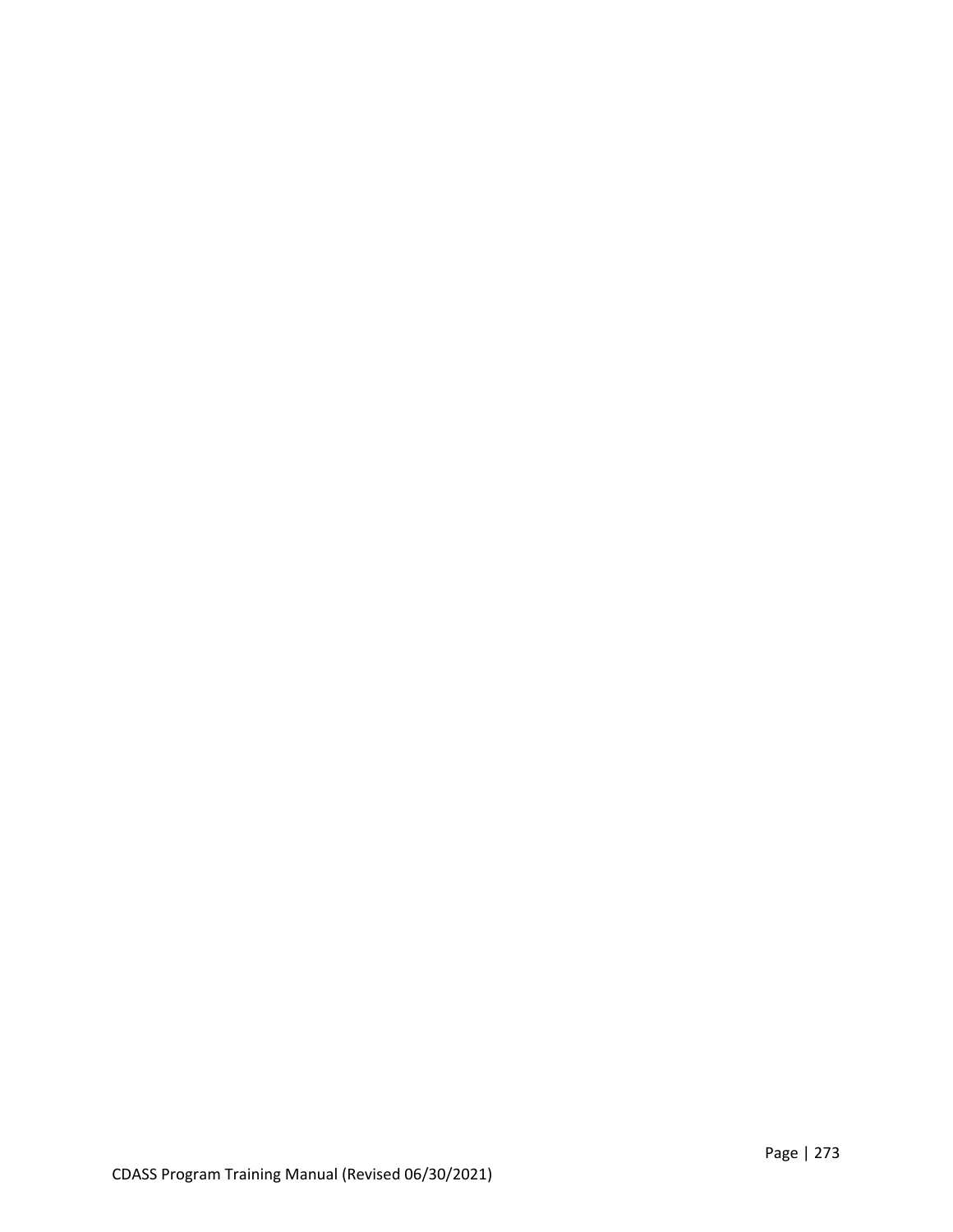# **Preparing for Disaster for People with Disabilities and other Special Needs**







Together, we can save a life



CDASS Program Training Manual (Revised 06/30/2021)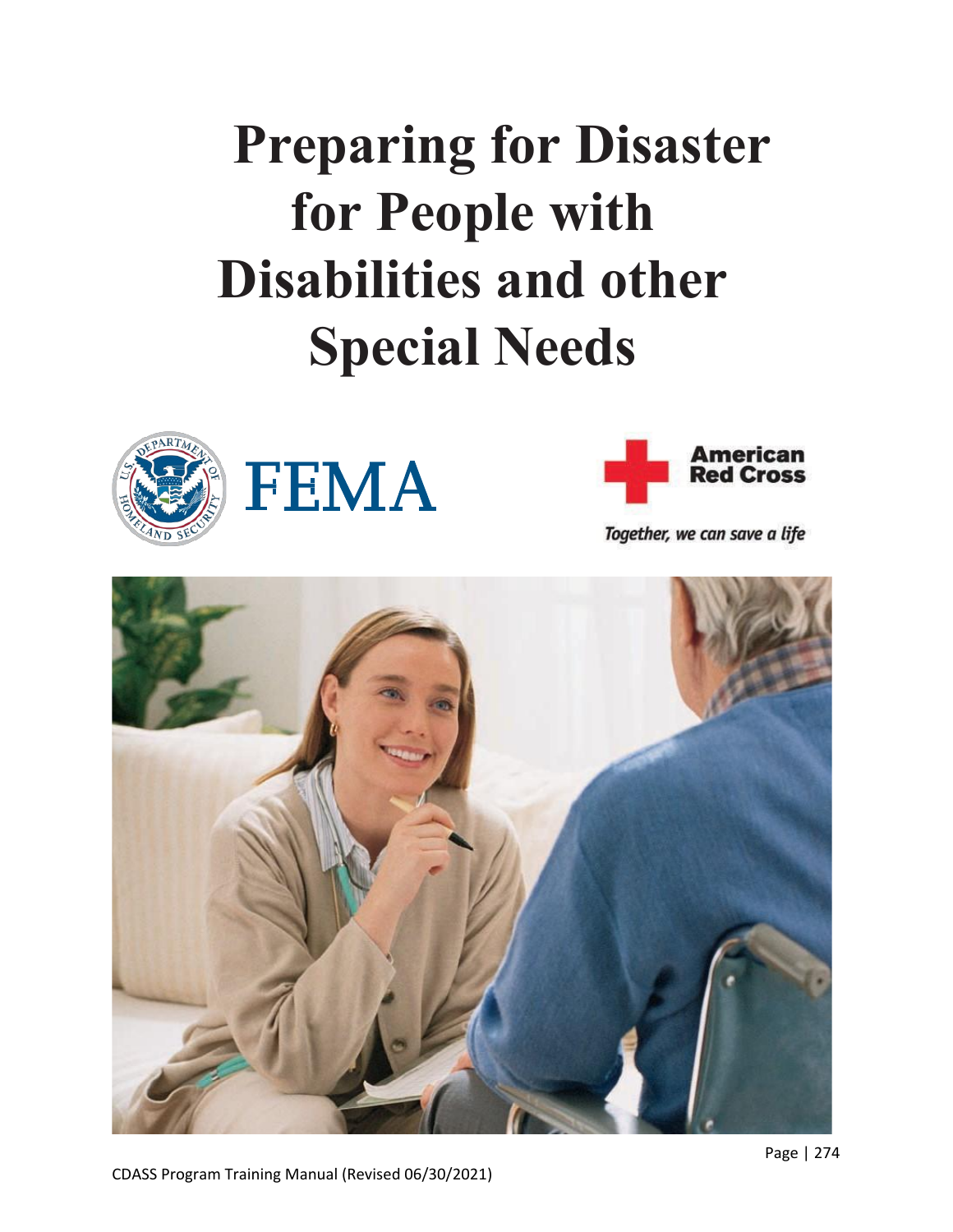Visit the websites listed below to obtain additional information:

| www.access-board.gov  | The Access Board                                  |
|-----------------------|---------------------------------------------------|
| www.aoa.dhhs.gov      | DHHS Administration on Aging                      |
| www.ncd.gov           | National Council on Disability                    |
| www.nod.org/emergency | National Organization on Disability               |
| www.prepare.org       | Prepare.org                                       |
| www.aapd.com          | American Association for People with Disabilities |
| www.afb.org           | American Foundation for the Blind                 |
| www.nad.org           | National Association of the Deaf                  |
| www.lacity.org/DOD    | Los Angeles City Department on Disability         |
| www.easter-seals.org  | <b>Easter Seals</b>                               |

For more in-depth information, get a copy of "Disaster Preparedness for People with Disabilities" (A5091) from the American Red Cross, or visit [www.redcross.org/services/disaster/beprepared/disability.pdf](http://www.redcross.org/services/disaster/beprepared/disability.pdf)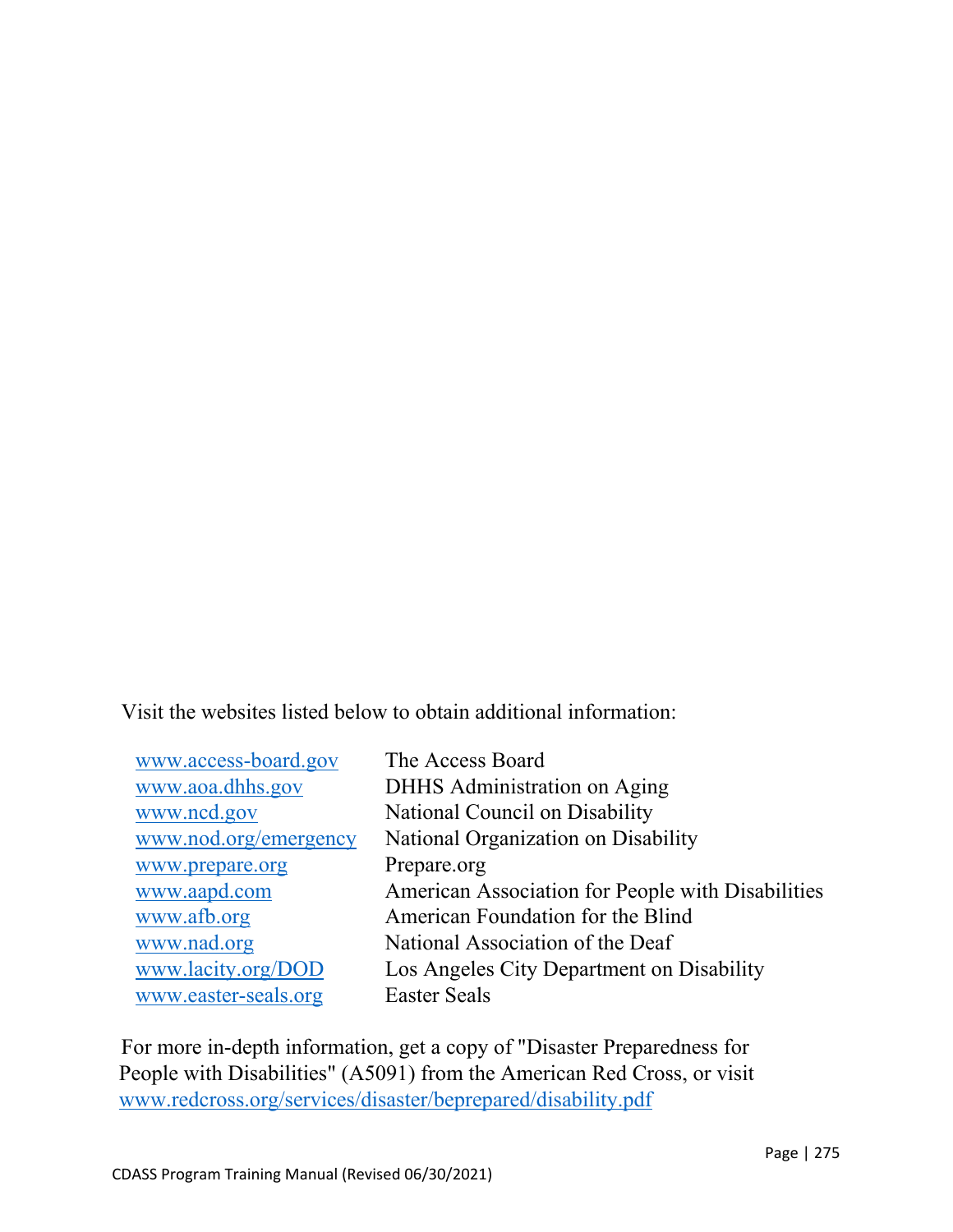For the millions of Americans who have physical, medical, sensory or cognitive disabilities, emergencies such as fires, floods and acts of terrorism present a real challenge. The same challenge also applies to the elderly and other special needs populations. Protecting yourself and your family when disaster strikes requires planning ahead. This booklet will help you get started. Discuss these ideas with your family, friends and/or your personal care attendant, or anyone else in your support network and prepare an emergency plan. Post the plan where everyone will see it, keep a copy with you and make sure everyone involved in your plan has a copy.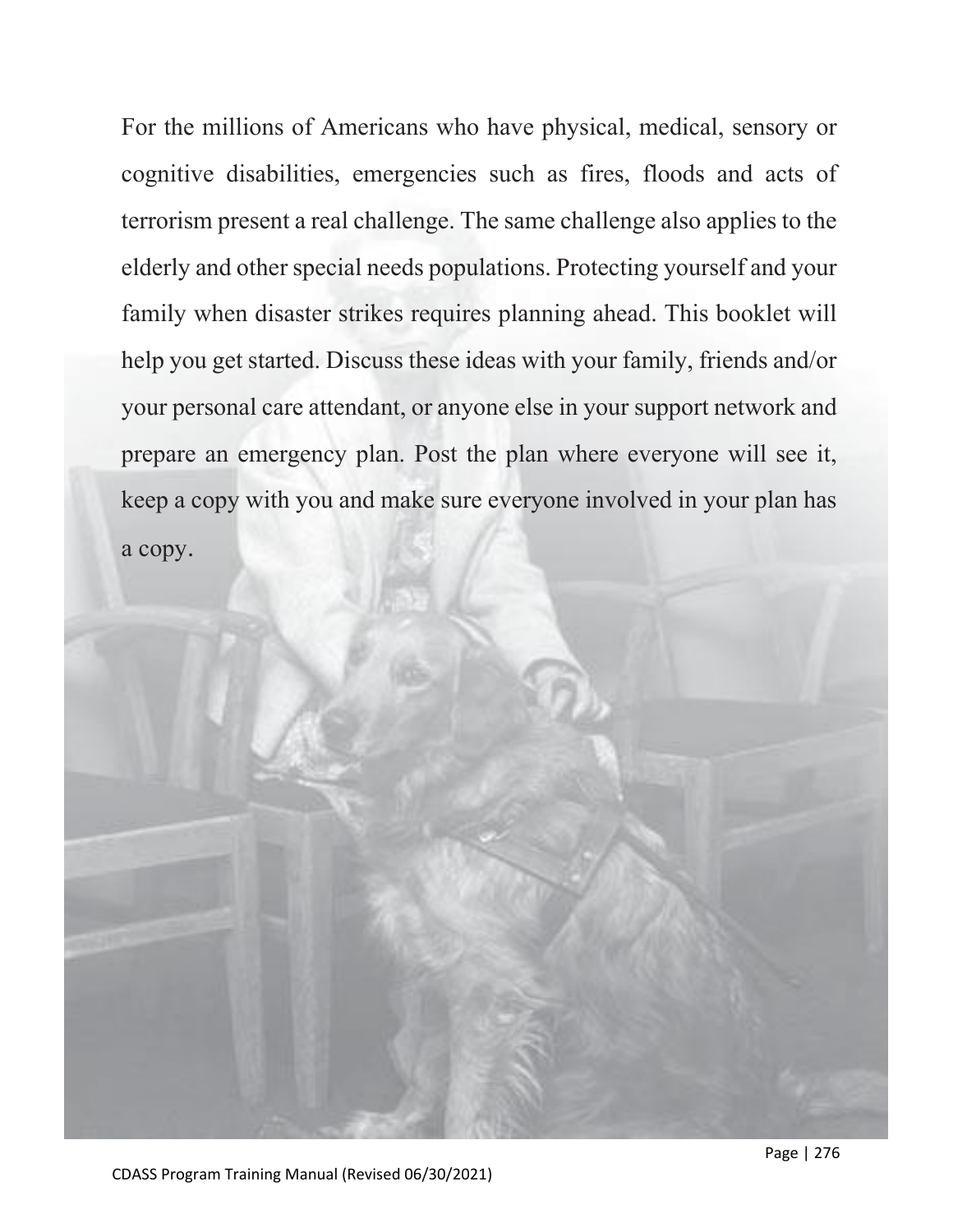# **WHY PREPARE?**

Where will you, your family, your friends or personal care attendants be when an emergency or disaster strikes?

You, and those you care about, could be anywhere – at home, work, school or in transit. How will you find each other? Will you know your loved ones will be safe?

Emergencies and disasters can strike quickly and without warning and can force you to evacuate your neighborhood or confine you to your home. What would you do if basic services – water, gas, electricity or telephones – were cut off?

Local officials and relief workers will be on the scene after a disaster, but they cannot reach everyone right away.

You are in the best position to plan for your own safety as you are best able to know your functional abilities and possible needs during and after an emergency or disaster situation. You can cope with disaster by preparing in advance with your family and care attendants. You will need

to create a personal support network and complete a personal assessment. You will also need to follow the four preparedness steps listed in this booklet.

- 1. Get informed
- 2. Make a plan
- 3. Assemble a kit
- 4. Maintain your plan and kit



Knowing what to do is your best protection and your responsibility.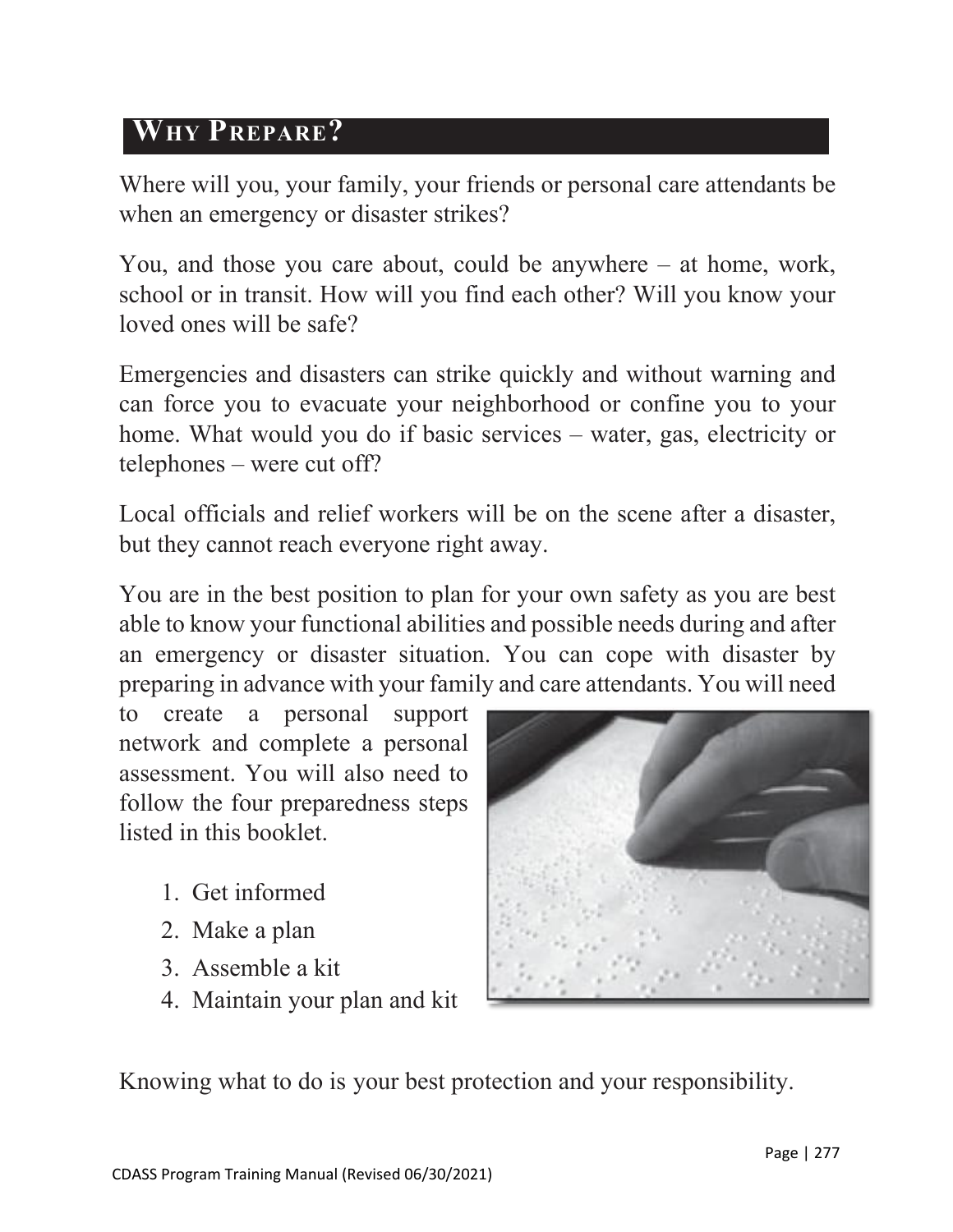# **What You Need to Do**

# **CREATE A PERSONAL SUPPORT NETWORK**

A personal support network (sometimes called a self-help team) can help you prepare for a disaster. They can do this by helping you identify and get the resources you need to cope effectively. Network members can also assist you after a disaster happens.

Organize a network that includes your home, school, workplace, volunteer site, and any other places where you spend a lot of time. Members of your network can be roommates, relatives, neighbors, friends, and co-workers. They should be people you trust and who can check to see if you need assistance. They should know your capabilities and needs, and be able to provide help within minutes.

Do not depend on only one person. Include a minimum of three people in your network for each location where you regularly spend a lot of time since people work different shifts, take vacations and are not always available.

# **COMPLETE A PERSONAL ASSESSMENT**

Decide what you will be able to do for yourself and what assistance you may need before, during and after a disaster. This will be based on the environment after the disaster, your capabilities and your limitations.

To complete a personal assessment, make a list of your personal needs and your resources for meeting them in a disaster environment. Think about the following questions and note your answers in writing or record them on a tape cassette that you will share with your network. These answers should describe both your current capabilities and the assistance you will need. Base your plan on your lowest anticipated level of functioning.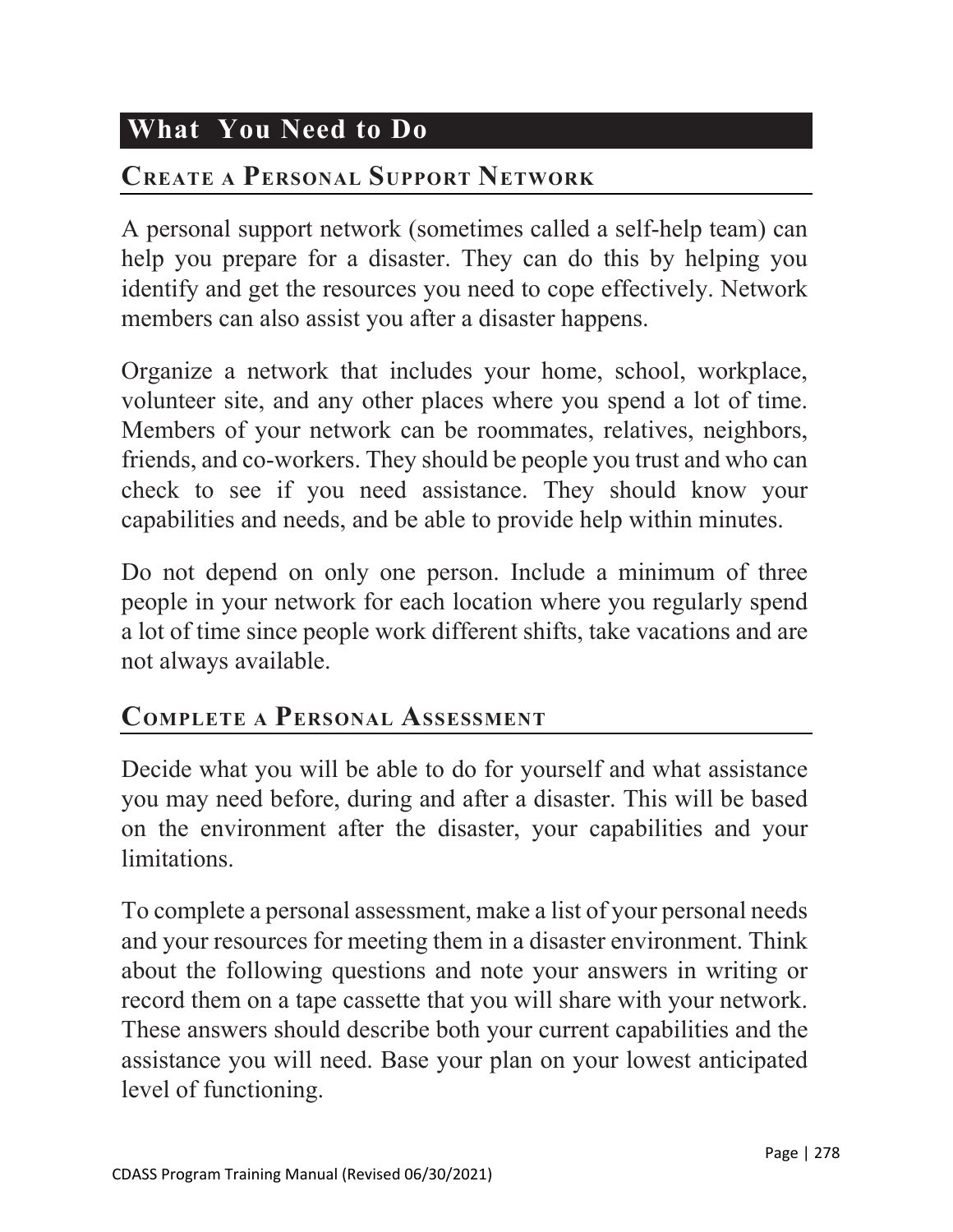## **Daily Living**

## ♦ **Personal Care**

Do you regularly need assistance with personal care, such as bathing and grooming? Do you use adaptive equipment to help you get dressed?

# ♦ **Water Service**

What will you do if water service is cut off for several days or if you are unable to heat water?

# ♦ **Personal Care Equipment**

Do you use a shower chair, tub-transfer bench or other similar equipment?

# ♦ **Adaptive Feeding Devices**

Do you use special utensils that help you prepare or eat food independently?

# ♦ **Electricity-Dependent Equipment**

How will you continue to use equipment that runs on electricity, such as dialysis, electrical lifts, etc.? Do you have a safe back-up power supply and how long will it last?

# **Getting Around**

#### ♦ **Disaster Debris**

How will you cope with the debris in your home or along your planned exit route following the disaster?

#### ♦ **Transportation**

Do you need a specially equipped vehicle or accessible transportation?

# ♦ **Errands**

Do you need help to get groceries, medications and medical supplies? What if your caregiver cannot reach you because roads are blocked or the disaster has affected him or her as well?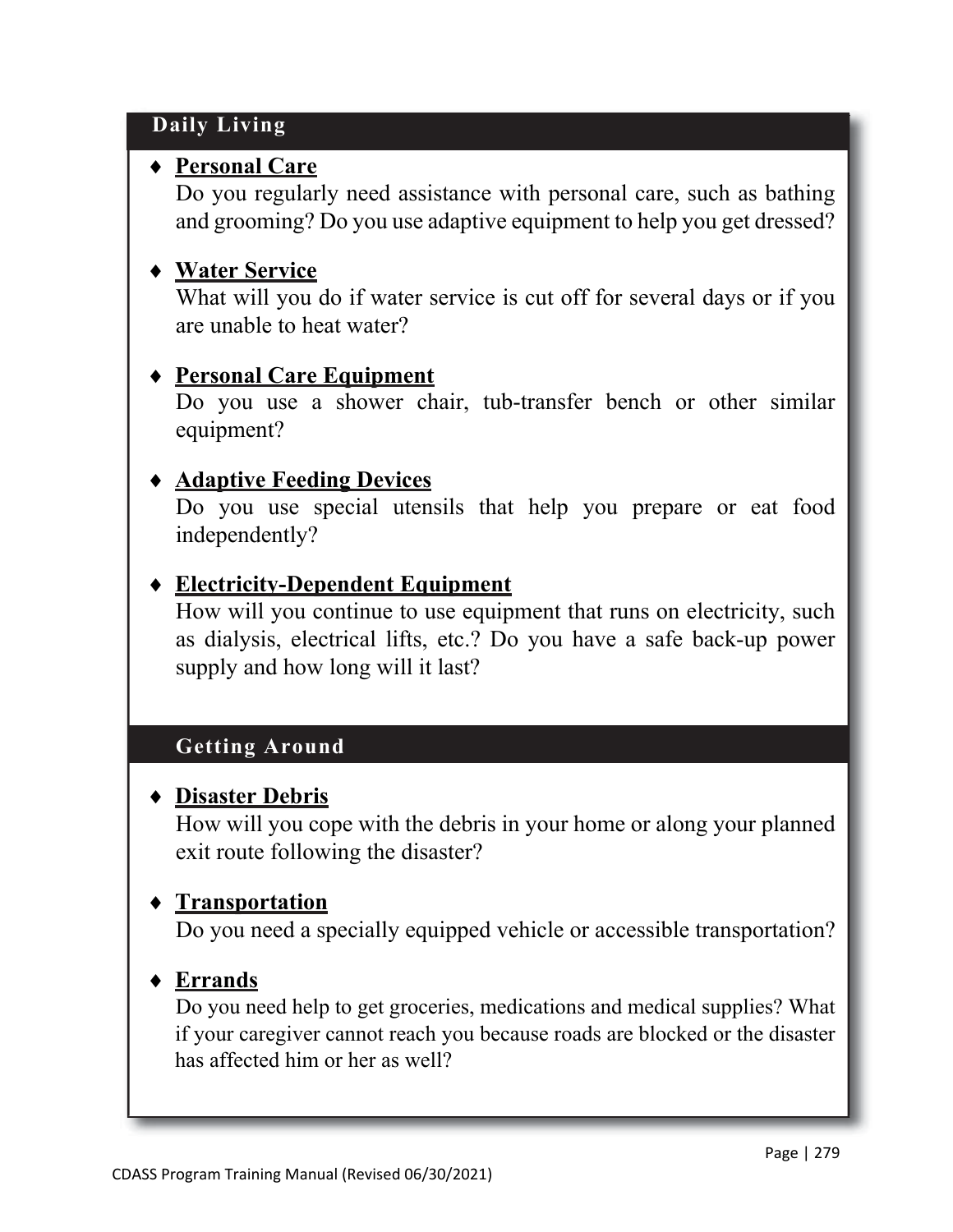# **Evacuating**

#### ♦ **Building Evacuation**

Do you need help to leave your home or office? Can you reach and activate an alarm? Will you be able to evacuate independently without relying on auditory cues (such as noise from a machine near the stairs – these cues may be absent if the electricity is off or alarms are sounding)?

#### ♦ **Building Exits**

Are there other exits (stairs, windows or ramps) if the elevator is not working or cannot be used? Can you read emergency signs in print or Braille? Do emergency alarms have audible and visible features (marking escape routes and exits) that will work even if electrical service is disrupted?

#### ♦ **Getting Help**

How will you call or summon for the help you will need to leave the building? Do you know the locations of text telephones and phones that have amplification? Will your hearing aids work if they get wet from emergency sprinklers? Have you determined how to communicate with emergency personnel if you don't have an interpreter, your hearing aids aren't working, or if you don't have a word board or other augmentative communication device?

#### ♦ **Mobility Aids / Ramp Access**

What will you do if you cannot find your mobility aids? What will you do if your ramps are shaken loose or become separated from the building?

#### ♦ **Service Animals/Pets**

Will you be able to care for your animal (provide food, shelter, veterinary attention, etc.) during and after a disaster? Do you have another caregiver for your animal if you are unable to meet its needs? Do you have the appropriate licenses for your service animal so you will be permitted to keep it with you should you need or choose to use an emergency public shelter?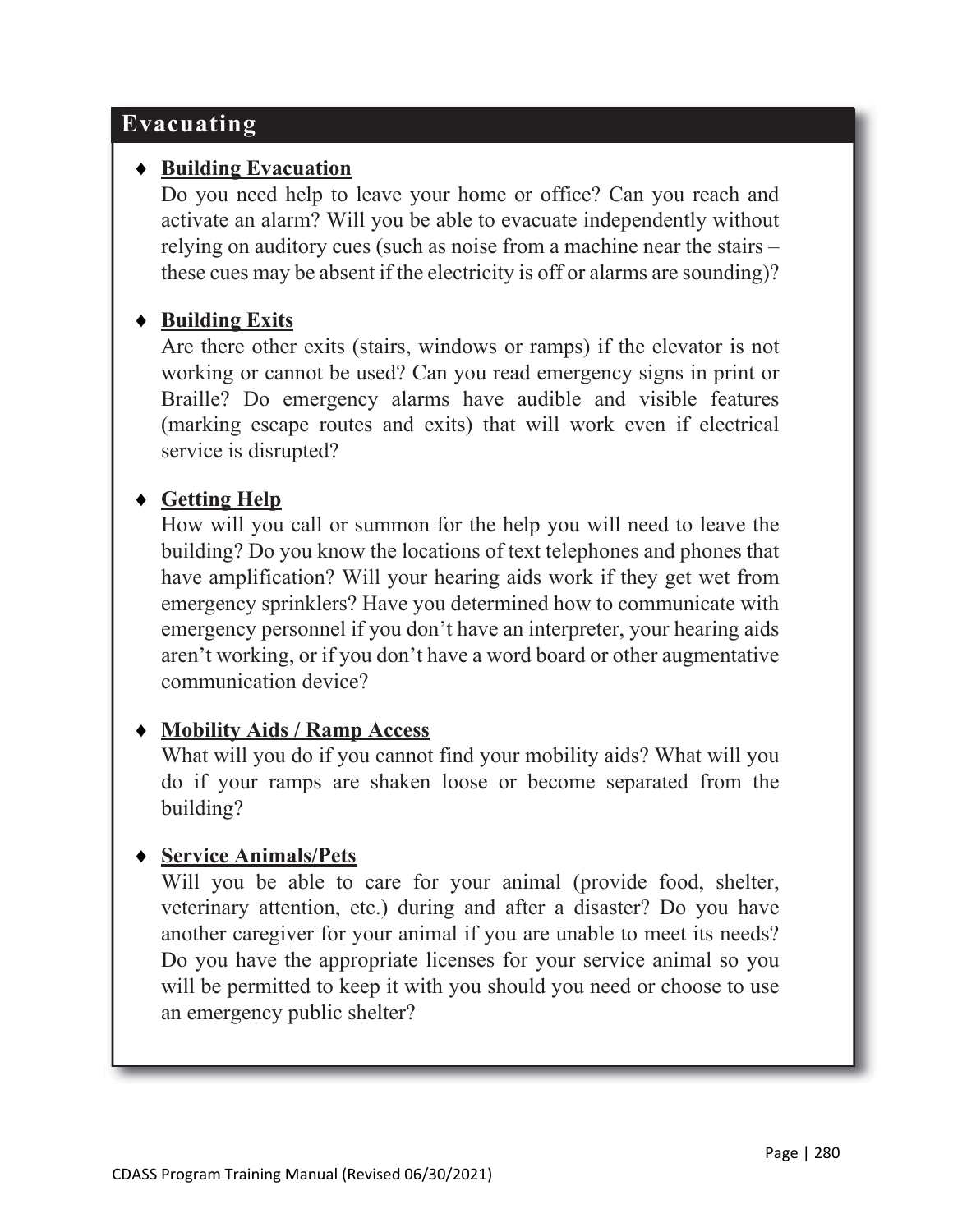#### **1. GET INFORMED**

Contact your local emergency management office or American Red Cross Chapter to gather information you will need to create a plan.

- ♦ **Community Hazards**. Ask about the specific hazards that threaten your community (e.g. hurricanes, tornados, earthquakes) and about your risk from those hazards. Additionally, hazard information for your local area can be obtained at [www.hazardmaps.gov.](http://www.hazardmaps.gov/)
- ♦ **Community Disaster Plans.** Learn about community response plans, evacuation plans and designated emergency shelters. Ask about the emergency plans and procedures that exist in places you and your family spend time such



as places of employment, schools and child care centers. If you do not own a vehicle or drive, find out in advance what your community's plans are for evacuating those without private transportation.

**Community Warning Systems.** Find out how local authorities will warn you of a pending disaster

and how they will provide information to you during and after a

disaster. Learn about NOAA Weather Radio and its alerting capabilities [\(www.noaa.gov\)](http://www.noaa.gov/).

♦ **Assistance Programs.** Ask about special assistance programs available in the event of an emergency. Many communities ask people with a disability to register, usually with the local fire or police department, or the local emergency management office so needed help can be provided quickly in an emergency. Let your personal care attendant know you have registered, and with whom. If you are electric-dependent, be sure to register with your local utility company.

♦ ♦

CDASS Program Training Manual (Revised 06/30/2021)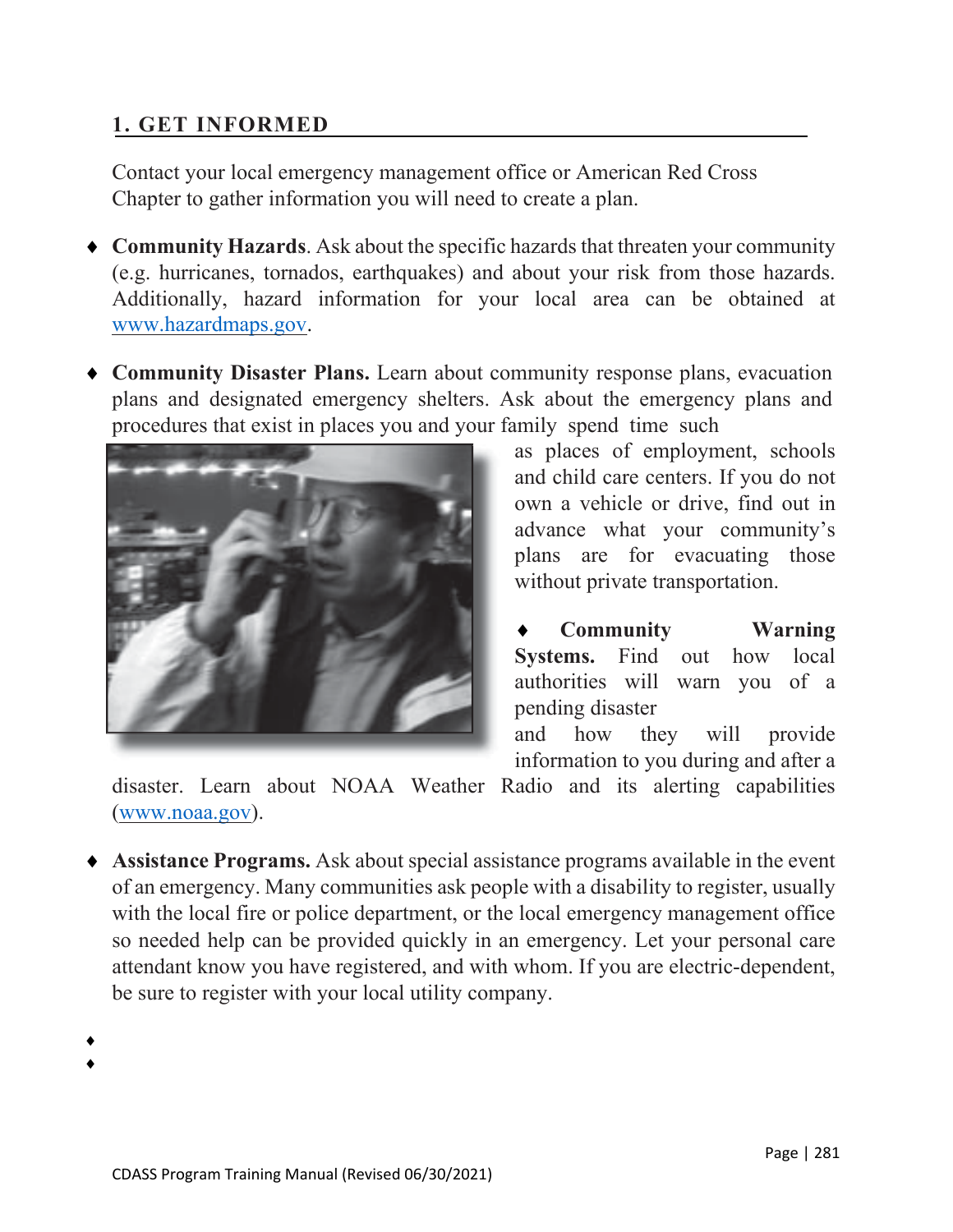#### **2. MAKE A PLAN**

Because a disaster can disrupt your primary emergency plan, it is also important for you to develop a back-up plan to ensure your safety.

- ♦ **Meet with Your Family/Personal Care Attendants/Building Manager**. Review the information you gathered about community hazards and emergency plans.
- ♦ **Choose an "Out-of-Town" Contact**. Ask an out-of-town friend or relative to be your contact. Following a disaster, family members should call this person and tell them where they are. Everyone must know the contact's phone numbers. After a disaster, it is often easier to make a long distance call than a local call from a disaster area.
- ♦ **Decide Where to Meet**. In the event of an emergency, you may become separated from household members. Choose a place right outside your home in case of a sudden emergency, like a fire. Choose a location outside your neighborhood in case you can't return home.
- ♦ **Complete a Communications Plan**. Your plan should include contact information for family members, members of your support network, caregivers, work, and school. Your plan should also include information for your out-oftown contact, meeting locations, emergency services, and the National Poison Control Center (1-800-

222-1222). A form for recording this information can be found at [www.ready.gov](http://www.ready.gov/) - or at [www.redcross.org/contactcard. T](http://www.redcross.org/contactcard)hese websites also provide blank wallet cards on which contact information can be recorded and carried in a wallet, purse, backpack, etc, for quick reference. Teach your children how to call the emergency phone numbers and when it is appropriate to do so. Be sure each family member has a copy of your communication plan and post it near your telephone for use in an emergency.

♦ **Escape Routes and Safe Places**. In a fire or other emergency, you may need to evacuate on a moment's notice. Be ready to get out fast. Be sure everyone in your family knows the best escape routes out of your home as well as where the safe places are in your home for each type of disaster (i.e., if a tornado approaches, go to the basement or the lowest floor of your home or an interior room or closet with no windows).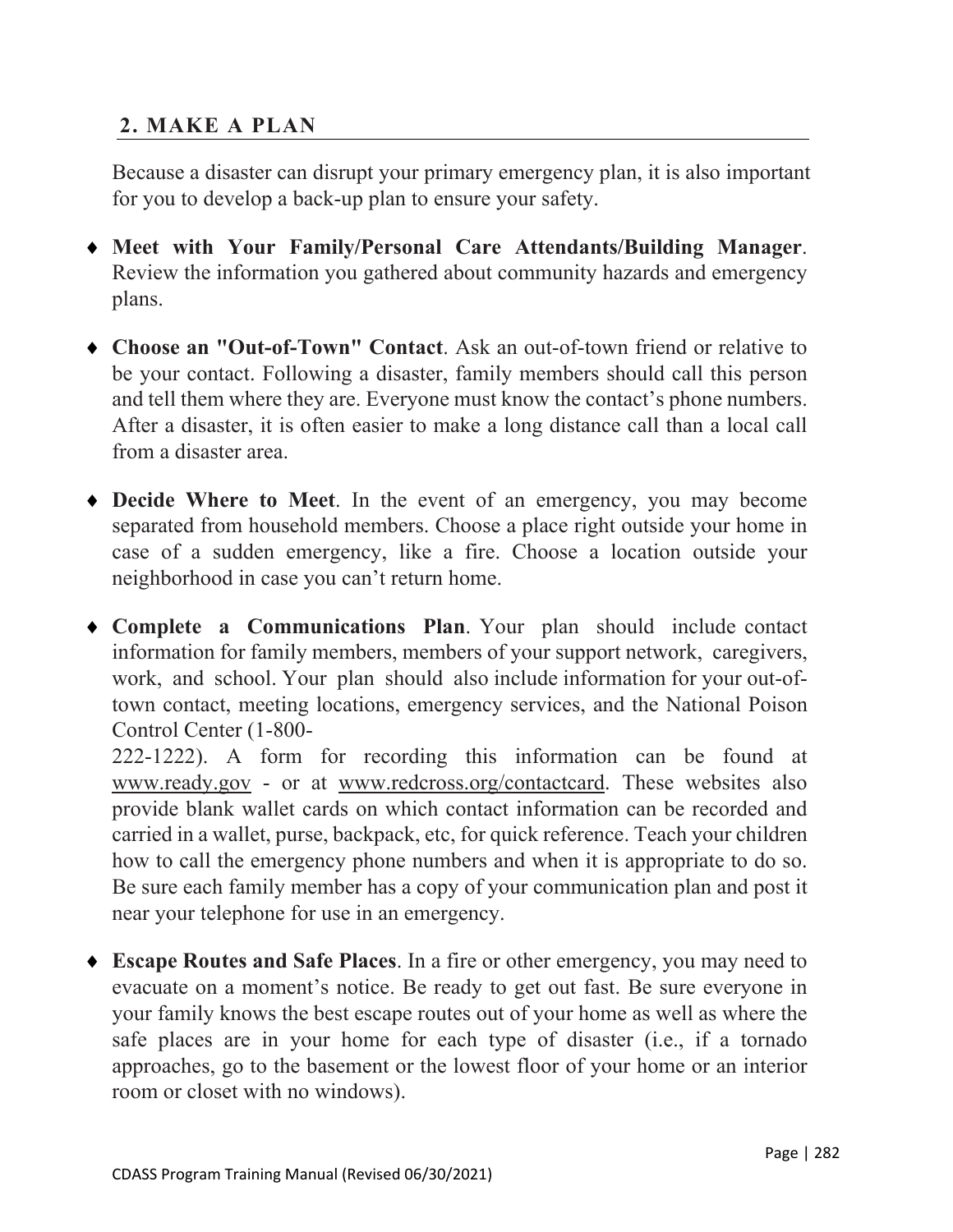Use a blank sheet of paper to draw the floor plans of your home. Show the location of doors, windows, stairways, large furniture, your disaster supplies kit, fire extinguisher, smoke alarms, other visual and auditory alarms, collapsible ladders, first-aid kits, and utility shut-off points. Show important points outside such as garages, patios, stairways, elevators, driveways, and porches.

Indicate at least two escape routes from each room, and mark a place outside of the home where household members and/or your personal care attendant should meet in case of fire. If you or someone in your household uses a wheelchair, make exits from your home wheelchair accessible.

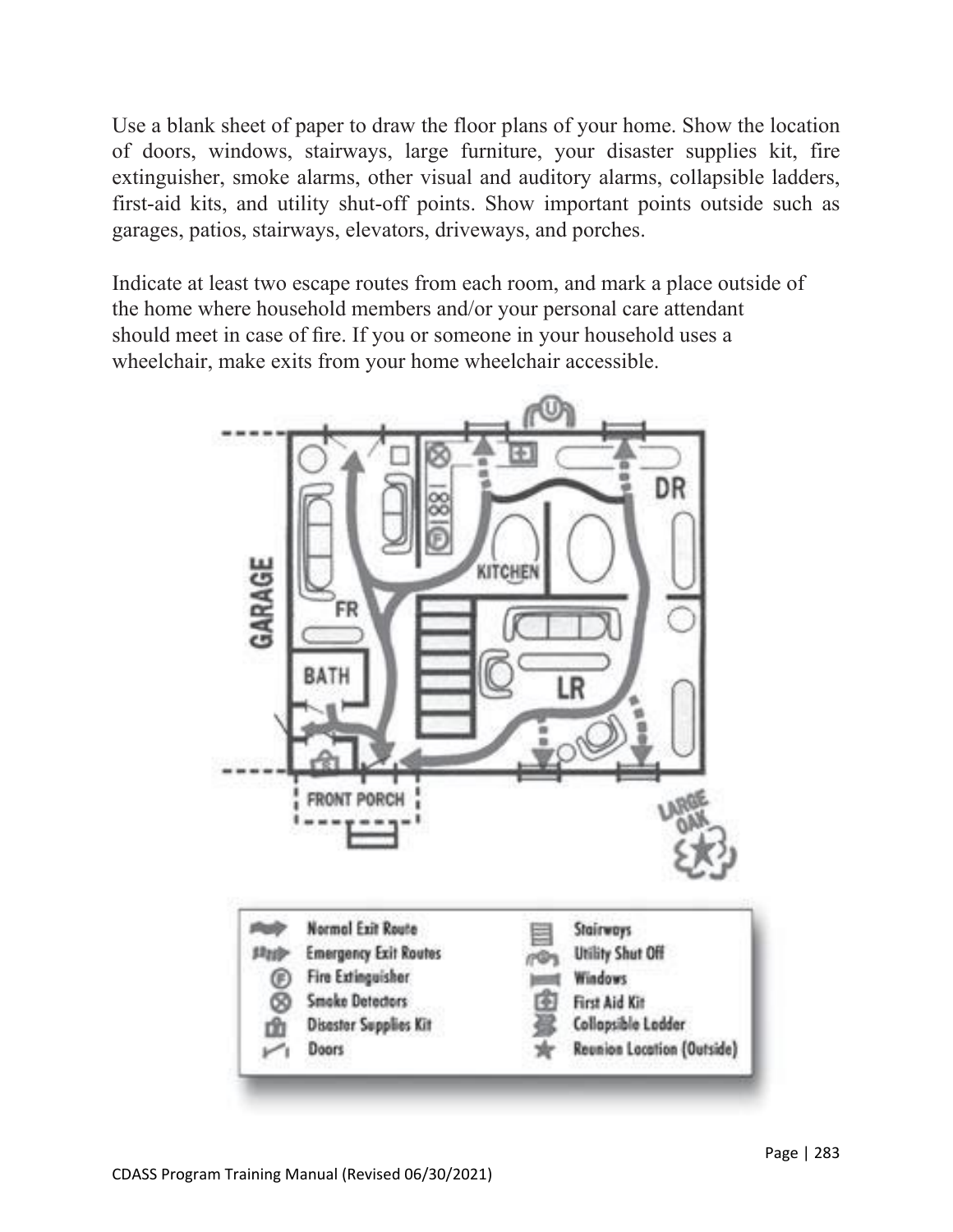Practice emergency evacuation drills at least two times a year, but as often as you update your escape plan. Be sure to include family and/or your personal care attendant in the drills.

♦ **Plan for Your Pets**. Take your pets with you if you evacuate. However, be aware that pets (other than service animals) usually are not permitted in emergency public shelters for health reasons. Prepare a list of family, friends, boarding facilities, veterinarians, and "petfriendly" hotels that could shelter your pets in an emergency.



♦ **Prepare for Different Hazards**. Include in your plan how to prepare for each hazard that could impact your local community and how to protect yourself. For instance, most people shelter in a basement when there is a tornado warning, but most basements are not wheelchair-accessible. Determine in advance what your alternative shelter will be and how you will get there. Other hazards, like a home fire, will require you to leave. Make sure both primary and secondary exits are accessible and that you can locate them by touch or feel (since lights may be out and thick, black smoke may make it very hard to see). Reference the websites listed on the back cover to learn more about the different actions required for different hazards.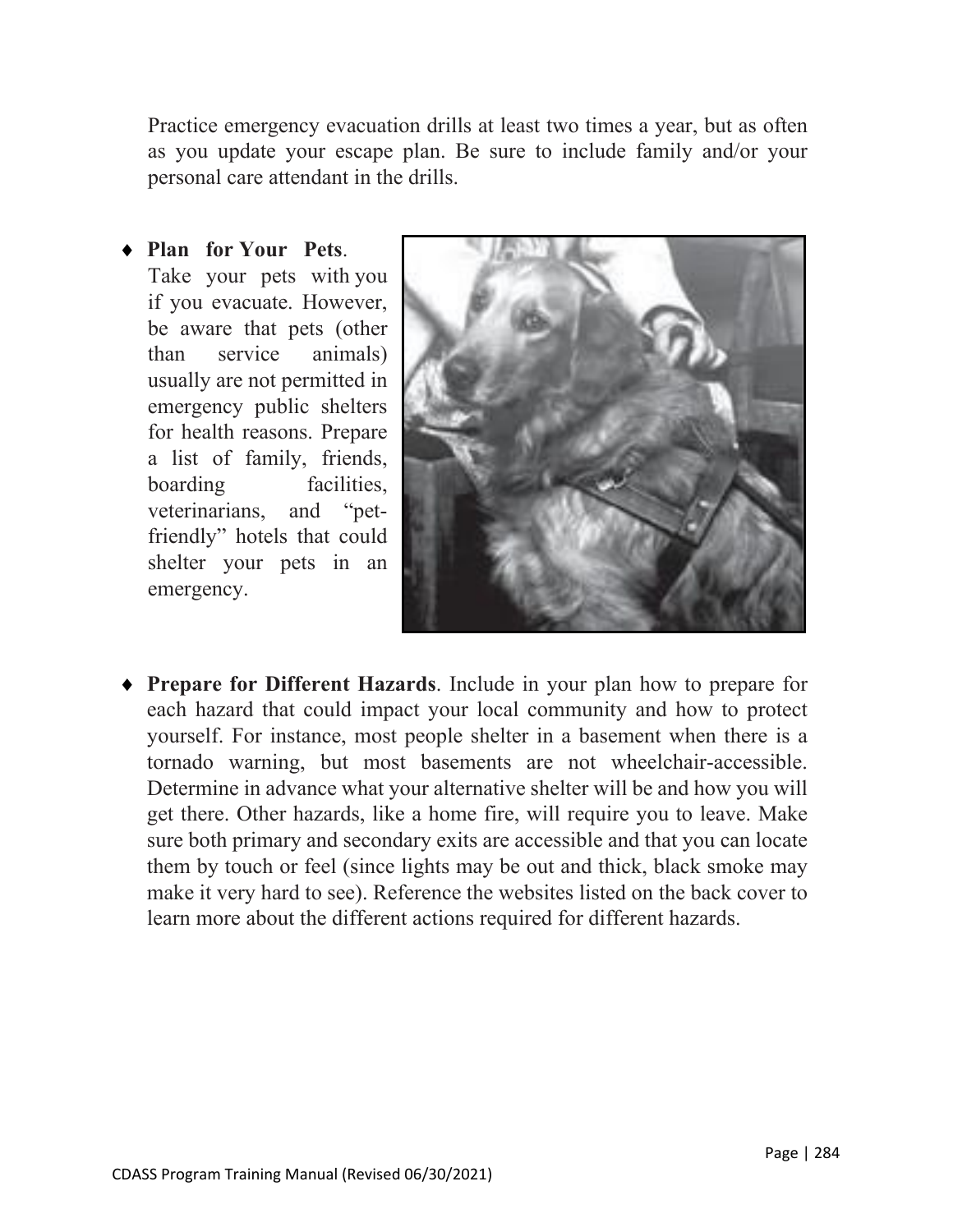#### **Action Checklist – Items To Do Before a Disaster**

#### **Considerations for people with disabilities**

Those with disabilities or other special needs often have unique needs that require more detailed planning in the event of a disaster. Consider the following actions as you prepare:

- Learn what to do in case of power outages and personal injuries. Know how to connect and start a back-up power supply for essential medical equipment.
- Consider getting a medical alert system that will allow you to call for help if you are immobilized in an emergency. Most alert systems require a working phone line, so have a back-up plan, such as a cell phone or pager, if the regular landlines are disrupted.
- If you use an electric wheelchair or scooter, have a manual wheelchair for backup.
- Teach those who may need to assist you in an emergency how to operate necessary equipment. Also, label equipment and attach laminated instructions for equipment use.
- Store back-up equipment (mobility, medical, etc.) at your neighbor's home, school, or your workplace.
- Arrange for more than one person from your personal support network to check on you in an emergency, so there is at least one back-up if the primary person you rely on cannot.
- If you are vision impaired, deaf or hard of hearing, plan ahead for someone to convey essential emergency information to you if you are unable to use the TV or radio.
- If you use a personal care attendant obtained from an agency, check to see if the agency has special provisions for emergencies (e.g., providing services at another location should an evacuation be ordered).
- If you live in an apartment, ask the management to identify and mark accessible exits and access to all areas designated for emergency shelter or safe rooms. Ask about plans for alerting and evacuating those with sensory disabilities.
- Have a cell phone with an extra battery. If you are unable to get out of a building, you can let someone know where you are and guide them to you. Keep the numbers you may need to call with you if the 9-1-1 emergency number is overloaded.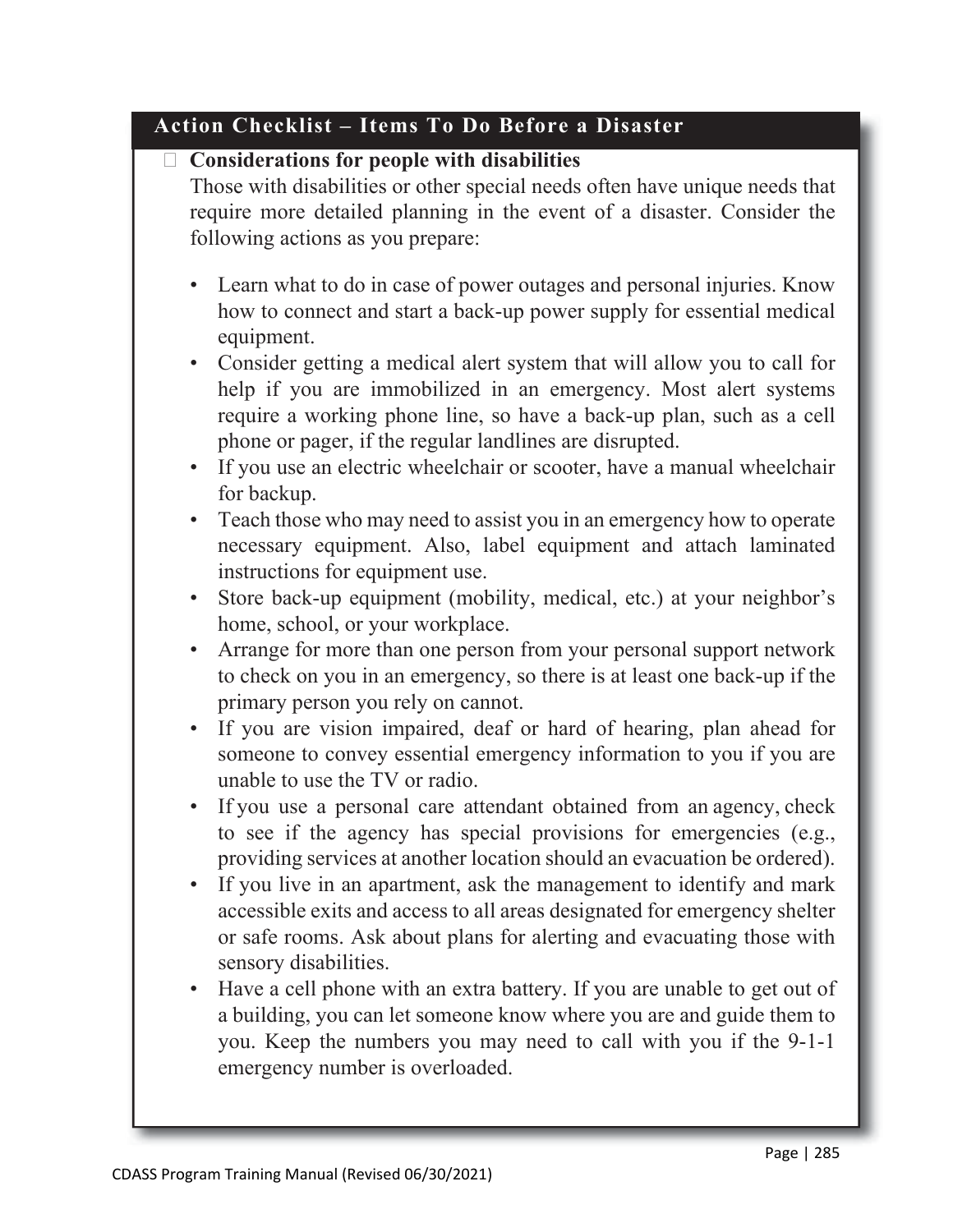

• Learn about devices and other technology available (PDA's, text radio, pagers, etc.) to assist you in receiving emergency instructions and warnings from local officials.

Be prepared to provide clear, specific and concise instructions to rescue personnel. Practice giving these instructions (verbally, pre-printed phrases, word board, etc.) clearly and quickly.

- Prepare your personal support network to assist you with anticipated reactions and emotions associated with disaster and traumatic events (i.e. confusion, thought processing and memory difficulties, agitation, fear, panic, and anxiety).
- You don't have to be the only one prepared encourage others to be prepared and consider volunteering or working with local authorities on disability and other special needs preparedness efforts.

#### **Utilities**

Know how and when to turn off water, gas and electricity at the main switches or valves and share this information with your family and caregivers. Keep any tools you will need near gas and water shut off valves. Turn off the utilities only if you suspect the lines are damaged, you suspect a leak, or if local officials instruct you to do so.

*(Note: Gas shut-off procedure - As part of the learning process, do not actually turn off the gas. If the gas is turned off for any reason, only a qualified professional can turn it back on. It might take several weeks for a professional to respond. In the meantime, you will require alternate sources to heat your home, make hot water and cook.)*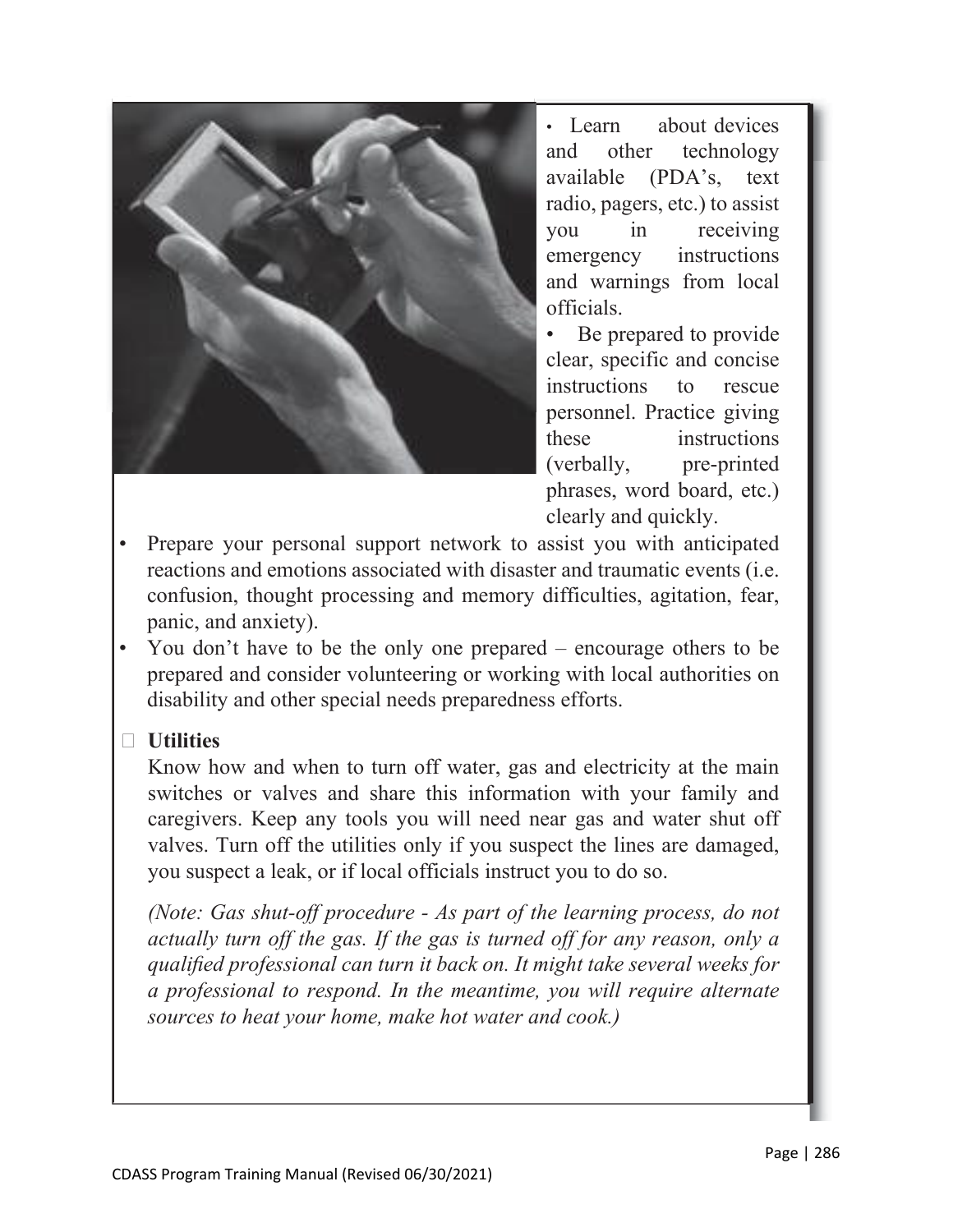#### **Fire Extinguisher**

Be sure everyone knows how to use your fire extinguishers (ABC type) and where they are kept.

#### **Smoke Alarms**

Install smoke alarms on each level of your home, especially near the bedrooms. Individuals with sensory disabilities should consider installing smoke alarms that have strobe lights and vibrating pads. Follow local codes and manufacturer's instructions about installation requirements. Also, consider installing a carbon monoxide alarm in your home.

#### **Insurance Coverage**

Check if you have adequate insurance coverage. Homeowners insurance does not cover flood damage and may not provide full coverage for other hazards. Talk with your insurance agent and make sure you have adequate coverage to protect your family against financial loss.

- **First Aid/CPR & AED (Automated External Defibrillation)** Take American Red Cross first aid and CPR/AED classes. Red Cross courses can accommodate people with disabilities. Discuss your needs when registering for the classes.
- **Inventory Home Possessions** Make a record of your possessions to help you claim reimbursement in case of loss or damage. Store this information in a safe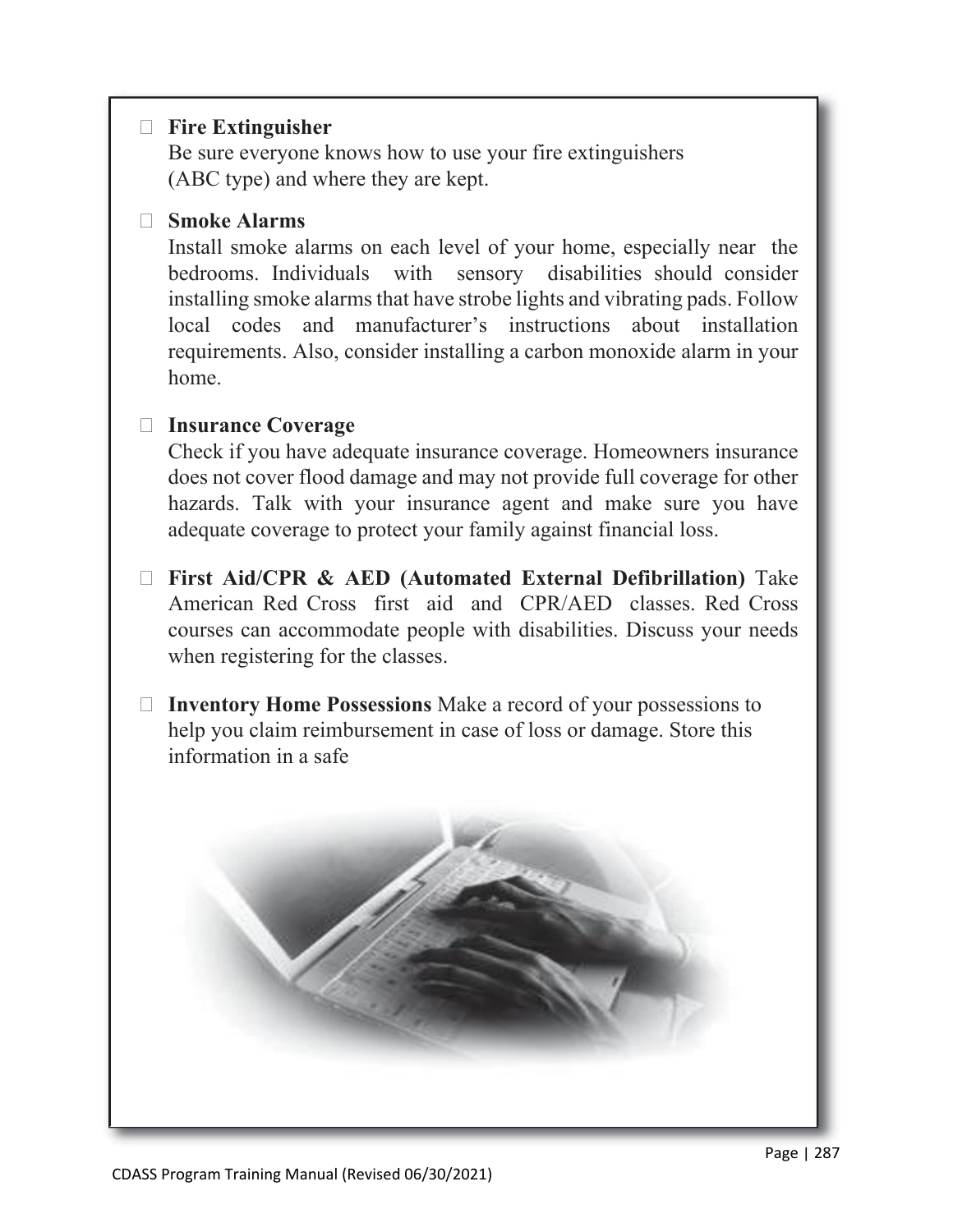deposit box or other secure (flood/fire safe) location to ensure the records survive a disaster. Include photographs or video of the interior and exterior of your home as well as cars, boats and recreational vehicles. Also, have photos of durable medical equipment and be sure to make a record of the make and model numbers for each item. Get professional appraisals of jewelry, collectibles, artwork or other items that may be difficult to evaluate. Make copies of receipts and canceled checks showing the cost for valuable items.

#### **Vital Records and Documents**

Vital family records and other important documents such as birth and marriage certificates, social security cards, passports, wills, deeds, and financial, insurance, and immunizations records should be kept in a safe deposit box or other safe location.

#### **Reduce Home Hazards**

In a disaster, ordinary items in the home can cause injury and damage. Take these steps to reduce your risk.

- ♦ Keep the shut-off switch for oxygen equipment near your bed or chair, so you can get to it quickly if there is a fire.
- ♦ Have a professional repair defective electrical wiring and leaky gas connections.
- ♦ Place large, heavy objects on lower shelves, and hang pictures and mirrors away from beds.
- ♦ Use straps or other restraints to secure tall cabinets, bookshelves, large appliances (especially water heater, furnace and refrigerator), mirrors, shelves, large picture frames, and light fixtures to wall studs.
- ♦ Repair cracks in ceilings and foundations.
- ♦ Store weed killers, pesticides and flammable products away from heat sources.
- ♦ Place oily rags or waste in covered metal cans and dispose of them according to local regulations.
- ♦ Have a professional clean and repair chimneys, flue pipes, connectors, and gas vents.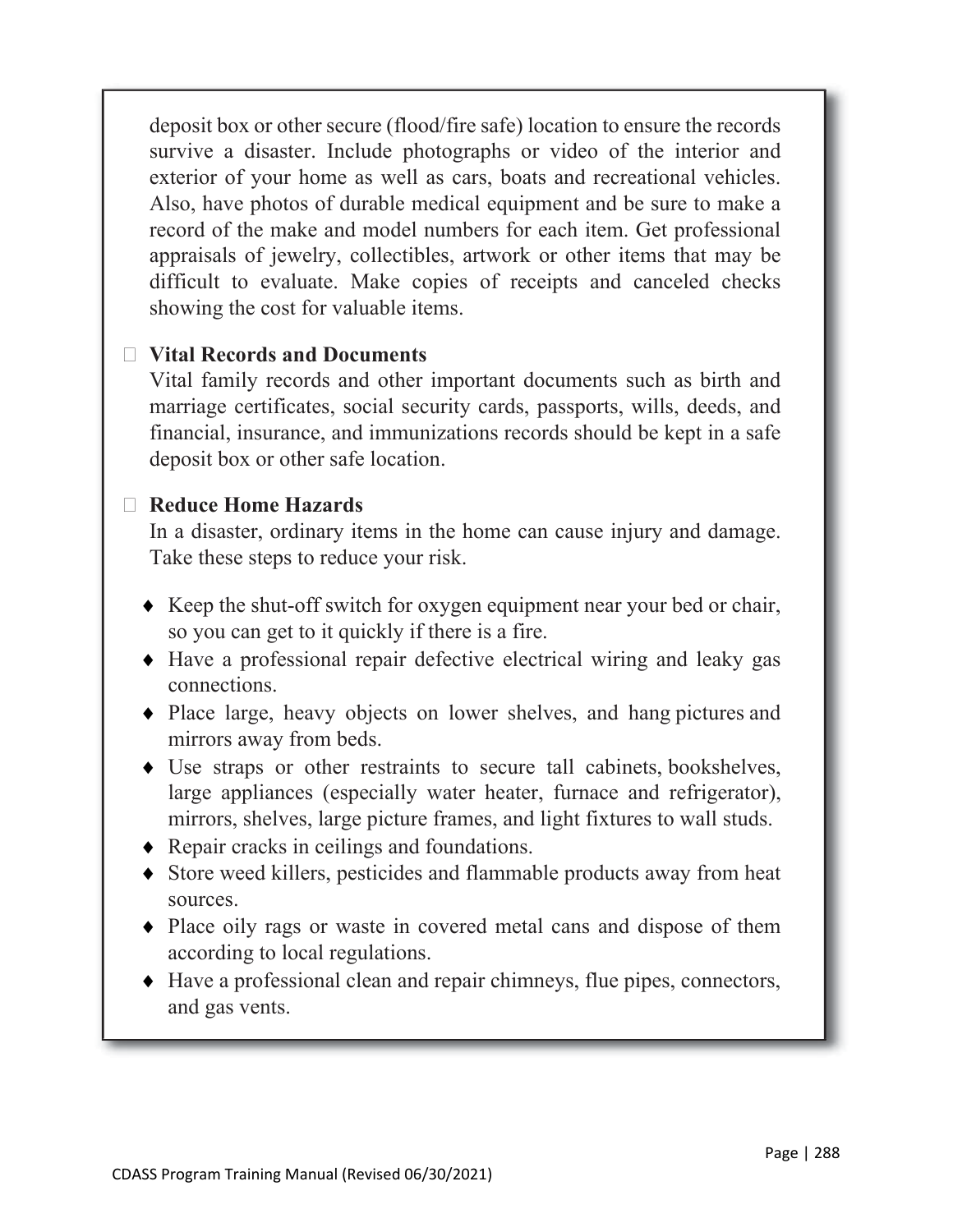## **3. ASSEMBLE A DISASTER SUPPLIES KIT**

In the event you need to evacuate at a moment's notice and take essentials with you, you probably will not have the opportunity to shop or search for the supplies you and your family will need. Every household should assemble a disaster supplies kit and keep it up to date.



A disaster supplies kit is a collection of basic items a family would probably need to stay safe and be more comfortable during and after a disaster. Disaster supplies kit items should be stored in a portable container(s) as close as possible to the exit door. Review the con- tents of your kit at least once per year or as your family's needs change. Also, consider having emergency supplies in each vehicle and at your place of employment.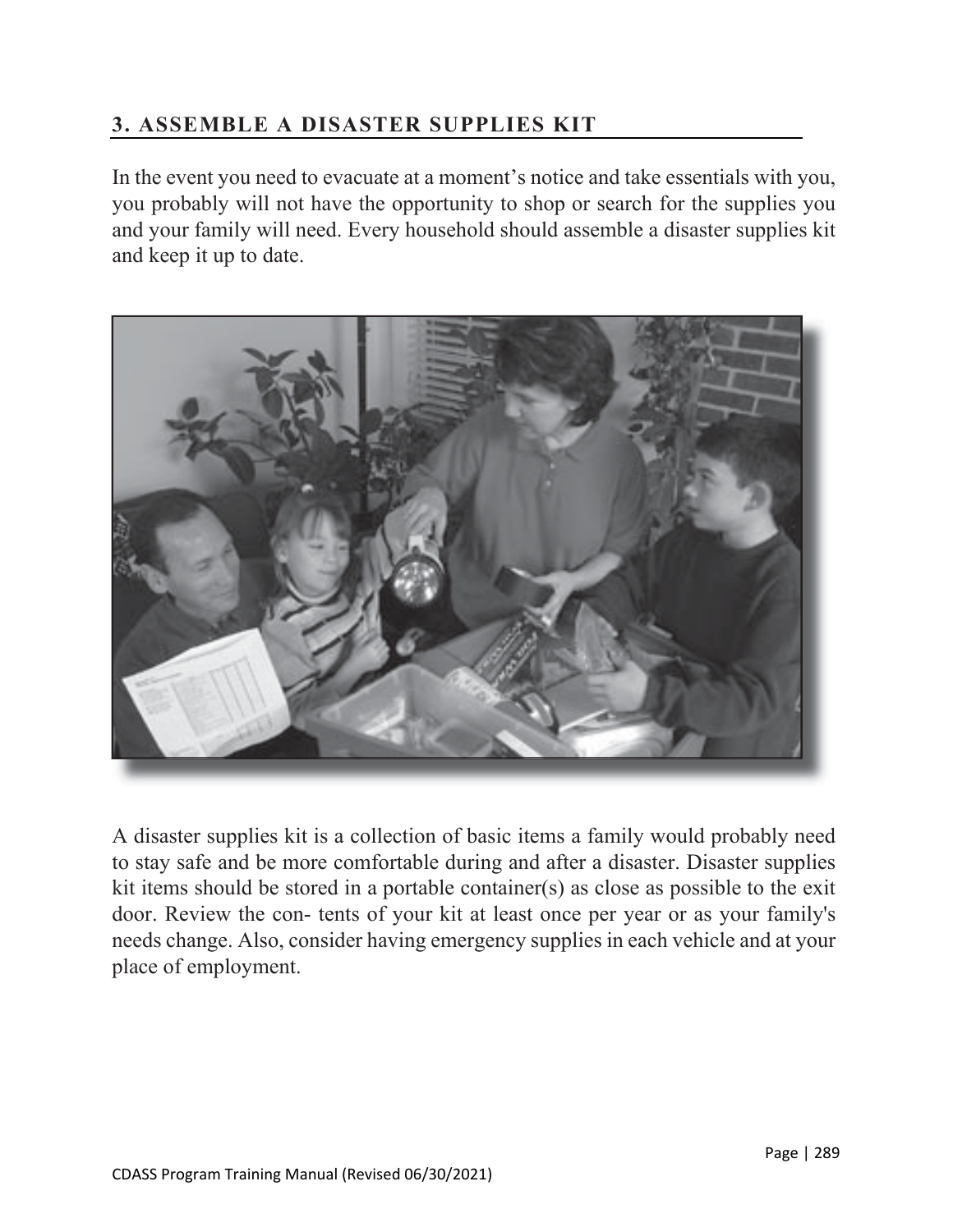- ♦ Three-day supply of nonperishable food and manual can opener.
- ♦ Three-day supply of water (one gallon of water per person, per day).
- ♦ Portable, battery-powered radio or television and extra batteries.
- ♦ Flashlight and extra batteries.
- ♦ First aid kit and manual.
- ♦ Sanitation and hygiene items (hand sanitizer, moist towelettes, and toilet paper).
- ♦ Matches in waterproof container.
- ♦ Whistle.
- $\triangle$  Extra clothing and blankets.
- ♦ Kitchen accessories and cooking utensils.
- ♦ Photocopies of identification and credit cards.
- $\triangleleft$  Cash and coins.
- ♦ Special needs items such as prescription medications, eye glasses, contact lens solution, and hearing aid batteries.
- ♦ Items for infants, such as formula, diapers, bottles, and pacifiers.
- ♦ Tools, pet supplies, a map of the local area, and other items to meet your unique family needs.

If you live in a cold climate, you must think about warmth. It is possible that you will not have heat during or after a disaster. Think about your clothing and bedding needs. Be sure to include one set of the following for each person:

- ◆ Jacket or coat.
- ♦ Long pants and long sleeve shirt.
- ◆ Sturdy shoes.
- ♦ Hat, mittens, and scarf.
- ♦ Sleeping bag or warm blanket.

Supplies for your vehicle include:

- ♦ Flashlight, extra batteries and maps.
- ♦ First aid kit and manual.
- $\blacklozenge$  White distress flag.
- ♦ Tire repair kit, booster/jumper cables, pump and flares.
- ♦ Bottled water and non-perishable foods such as granola bars.
- ♦ Seasonal supplies: Winter blanket, hat, mittens, shovel, sand, tire chains, windshield scraper, florescent distress flag; Summer – sunscreen lotion (SPF 15 or greater), shade item (umbrella, wide brimmed hat, etc).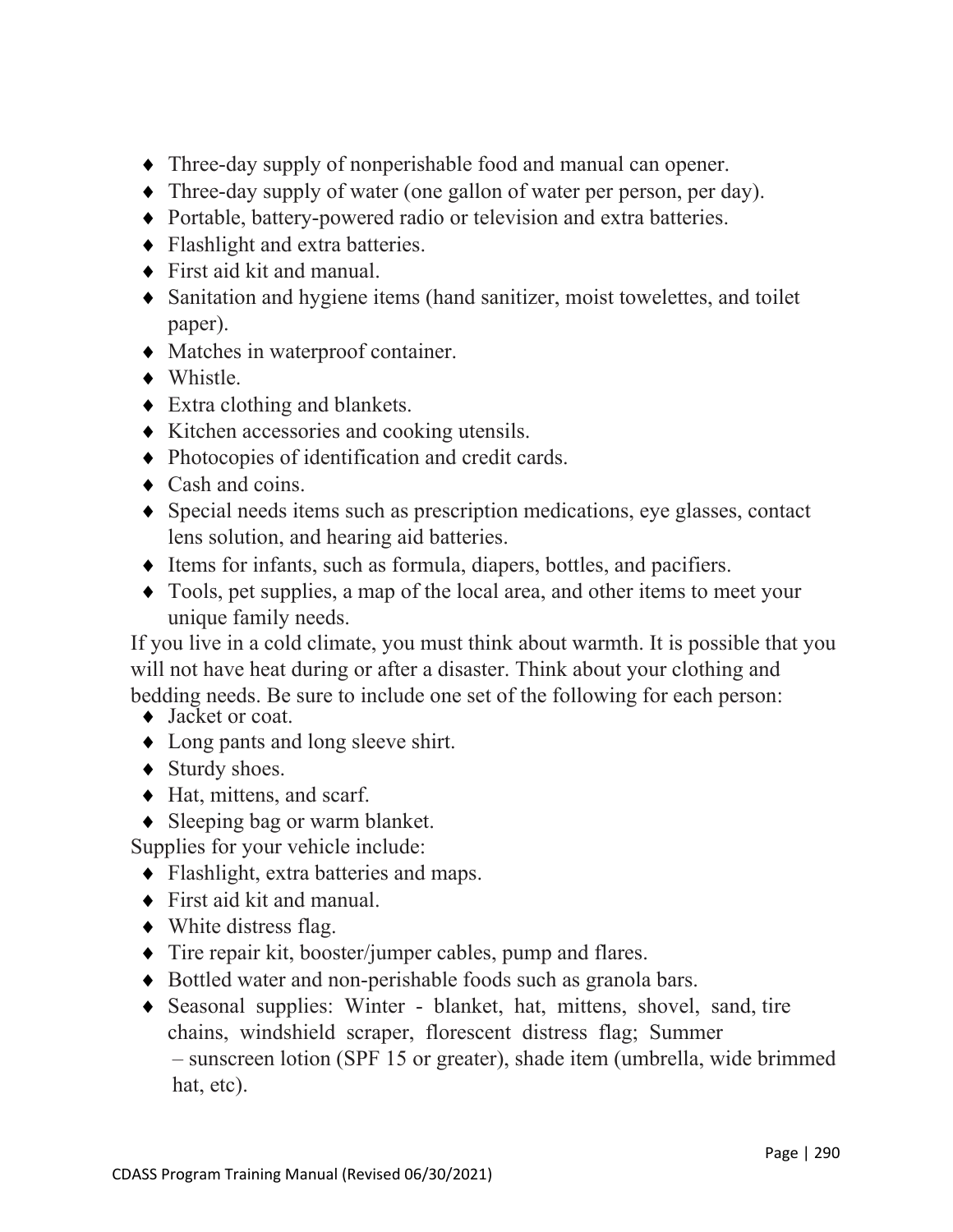# **If Disaster Strikes**

# **4. MAINTAIN YOUR PLAN**

**Quiz**: Review your plan every six months and quiz your family about what to do. **Drill**: Conduct fire and emergency evacuation drills on a regular basis with your family.

**Restock**: Check food supplies for expiration dates and discard, or replace stored water and food every six months.

**Test:** Read the indicator on your fire extinguisher(s) and follow the manufacturer's instructions to recharge. Test your smoke alarms monthly and change the batteries at least once a year. Replace alarms every 10 years.

|                                                                                                                 | 6 months | 1 year. | 18 months | 2 years |
|-----------------------------------------------------------------------------------------------------------------|----------|---------|-----------|---------|
| Review plan and quiz<br>Date                                                                                    |          |         |           |         |
| Hold fire and emergency<br>evacuation drills<br><b>Date</b>                                                     |          | - I     |           | $\Box$  |
| Replace stored food<br>and water<br>Date                                                                        |          |         |           |         |
|                                                                                                                 |          |         |           |         |
| <b>Check fire extinguishers</b><br>and recharge<br>Date                                                         |          |         |           |         |
| <b>Smoke Alarm Maintenance Chart</b><br>Check off task and enter date performed:<br><b>Test monthly</b><br>Date |          |         |           |         |
| <b>Change batteries</b><br>Date                                                                                 |          |         |           |         |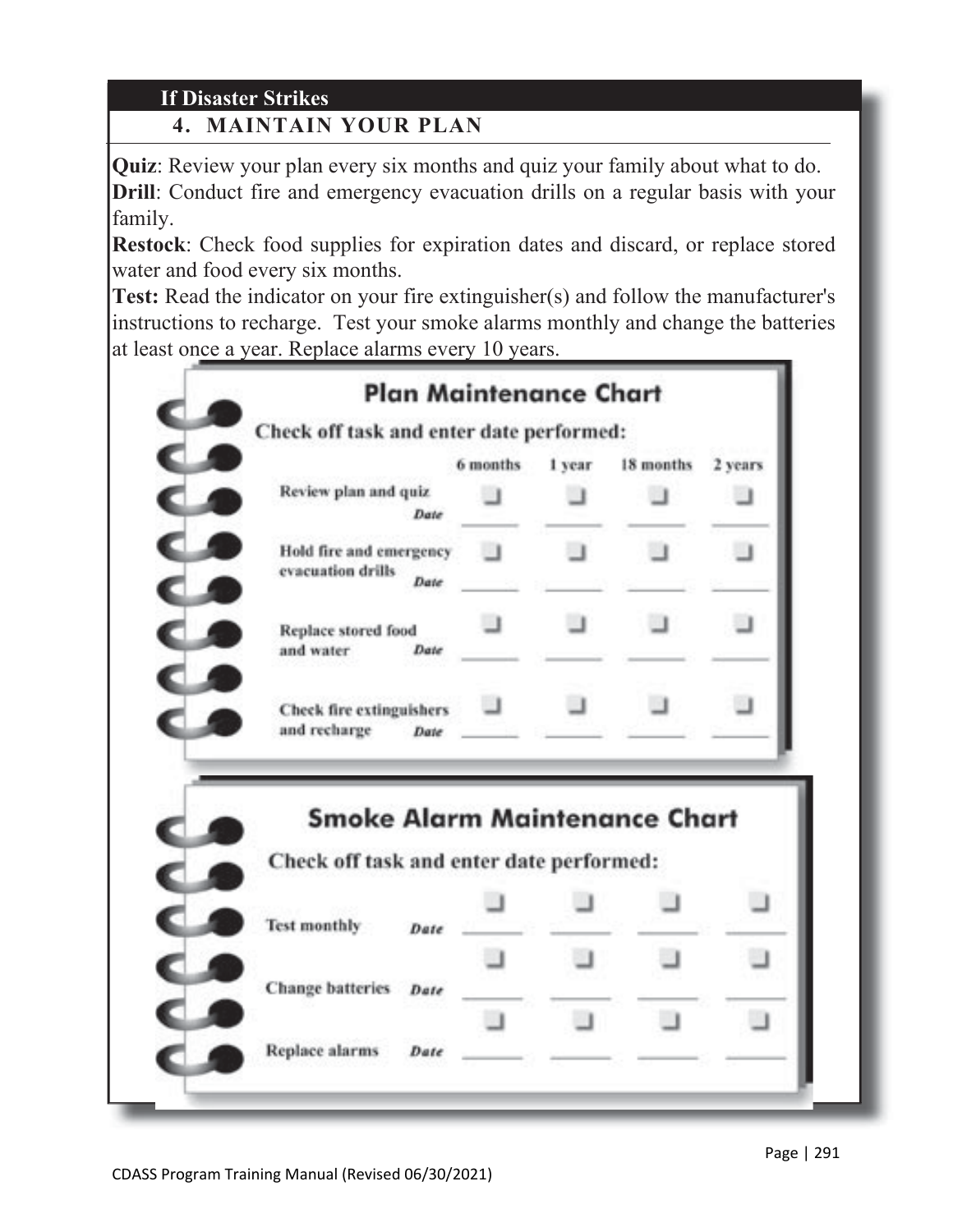#### **If you are instructed to take shelter immediately, do so at once**

#### **If you are instructed to evacuate**

Should you need to leave, your first option and plan should always be to family or friends first; they can accommodate you, your pets, and help you be most comfortable



in a stressful situation. Emergency public shelters will be available, and can provide a safe place to stay and meals while you are there. However, they do not provide personal health care. If you require the care of a personal attendant and choose to go to a shelter, bring the attendant with you.

- ♦ Listen to the radio or television for the location of emergency shelters. Note those that are accessible to those with physical disabilities and those that have other disability friendly assistance features such as TTY lines.
- ♦ Shut off water, gas and electricity if instructed to do so and if time permits.
- ♦ Wear appropriate clothing and sturdy shoes.
- ♦ Take your disaster supplies kit.
- ♦ Lock your home.
- ♦ Use travel routes specified by local authorities and don't use shortcuts because certain areas may be impassable or dangerous.
- ♦ Confirm upon arrival at an emergency shelter that it can meet your special care needs.
- ♦ Inform members of your support network and out-of-town contact of your location and status.